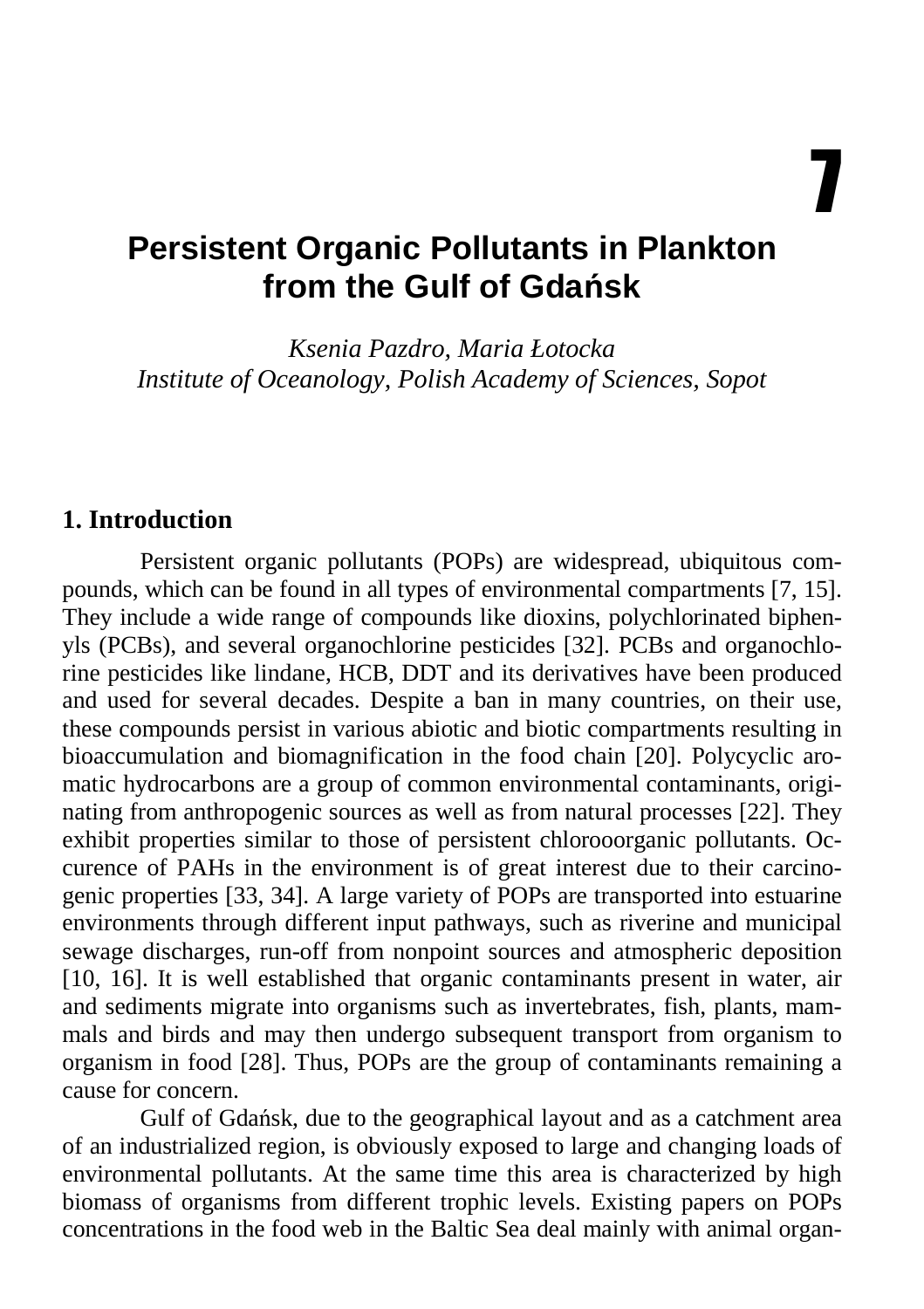isms from higher trophic levels (fish, mollucs and birds) [12, 14, 25]. Relatively few data on the POPs levels in plankton organisms are available [18, 27]. Except the paper of Falandysz et al. [13], no published data on organochlorine contaminants and PAHs concentrations in plankton from the Gulf of Gdańsk ecosystem are available. However, phytoplankton plays a central role in the biogeochemical cycles of POPs in aquatic environments [8]. Several potential pathways exist for the introduction of POPs into food webs, but since phytoplankton is the first step of the food web, plankton uptake is thought to be a key process in the transfer of pollutants from the water to fish. Second, plankton uptake of pollutants influences the transport, occurrence and distribution of POPs in aquatic environments. POPs associated with phytoplankton may be transfer to successively higher trophic levels through interactions between predators and their preys [26].

#### **2. Aim of the study**

The aim of this work was to establish the level of pollution by persistent organic contaminants in plankton communities from the Gulf of Gdańsk. Concentrations of 12 polycyclic aromatic hydrocarbons (PAHs), 7 polychlorinated biphenyls (PCBs) and selected organochlorine pesticides (HCB, lindane) were determined in plankton collected from 4 stations. The sampling stations were chosen along the expected pollution gradient. The POPs distribution has been correlated with lipid content in organisms.

#### **3. Materials and methods**

#### 3.1. Samples collection

Samples of plankton were collected using a plankton net  $(60 \mu m \text{ mesh})$ during r/v "Oceania" cruises in 2004 and 2005. The distribution of sampling stations is shown in Fig.1, while characteristics of sampling stations and collected material are given in Table 1. The plankton samples were retrieved, frozen (-18°C) in precleaned glass jars and transported to the laboratory. The subsamples were preserved for plankton species identification.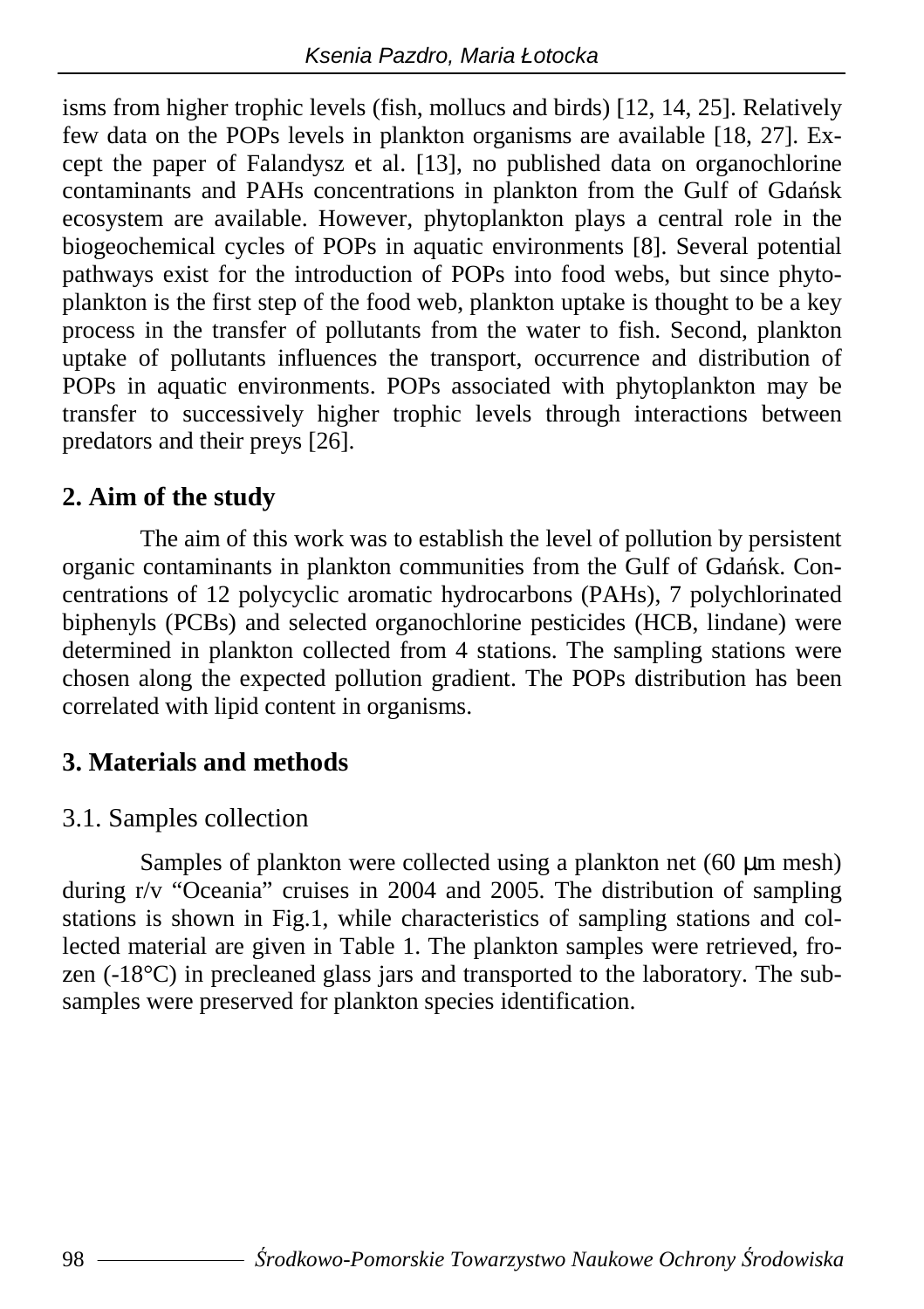|                   | Date of      |            | Coordinates | Depth |                                                                                                                  | Lipid                                |
|-------------------|--------------|------------|-------------|-------|------------------------------------------------------------------------------------------------------------------|--------------------------------------|
| <b>Station</b>    | sampling     | Latitude   | Longitude   | (m)   | Predominant species                                                                                              | content<br>$(% \mathbf{A})$ (% d.w.) |
| UW1               | Aug.<br>2004 | 54°22,3' N | 19°00,6' E  | 16    | Rotatoria<br>(Keratella cruciformis)<br>Cladocera<br>(Bosmina coregoni<br>maritima)                              | 1.36                                 |
| UW2               | May<br>2005  | 54°22,3' N | 19°00,6' E  | 17    | Rotatoria<br>(Synchaeta sp.)<br>Cladocera<br>(Bosmina coregoni<br>maritima)<br>Copepoda (nauplius,<br>copepodit) | 5.59                                 |
| UW3               | May<br>2005  | 54°22,3' N | 19°00,6' E  | 17    | Bacillariophyceae<br>(Cyclotella me-<br>neghiniana)<br>Dinophyceae (Perid-<br>iniella catenata)                  | 5.15                                 |
| MECH <sub>1</sub> | Aug.<br>2004 | 54°39,6' N | 18°32,3' E  | 11    | Rotatoria<br>(Keratella cruciformis;<br>Keratella quadrata)                                                      | 3.23                                 |
| MECH <sub>2</sub> | May<br>2005  | 54°39,6' N | 18°32,0' E  | 11    | Rotatoria<br>(Synchaeta sp.)<br>Copepoda (nauplius)                                                              | 5.42                                 |
| OKS <sub>1</sub>  | Aug.<br>2004 | 54°33,5' N | 18°36,2' E  | 20    | Cyanobacteria<br>(Aphanizomenon flos-<br>aque; Nodularia<br>spumigena)                                           | 4.54                                 |
| OKS <sub>2</sub>  | Aug.<br>2004 | 54°33,5' N | 18°36,2' E  | 20    | Rotatoria<br>(Keratella cruciformis;<br>Keratella quadrata)                                                      | 10.61                                |
| OKS <sub>3</sub>  | May<br>2005  | 54°33,5' N | 18°36,2' E  | 20    | Rotatoria<br>(Synchaeta sp.)                                                                                     | 9.25                                 |
| GG                | Aug.<br>2004 | 54°39,1' N | 19°10,2' E  | 89    | Copepoda (Acartia sp.,<br>nauplius, copepodit)                                                                   | 6.96                                 |

**Table 1.** Location of sampling stations and material characteristics **Tabela 1.** Lokalizacja punktów pobierania próbek i charakterystyka próbek planktonu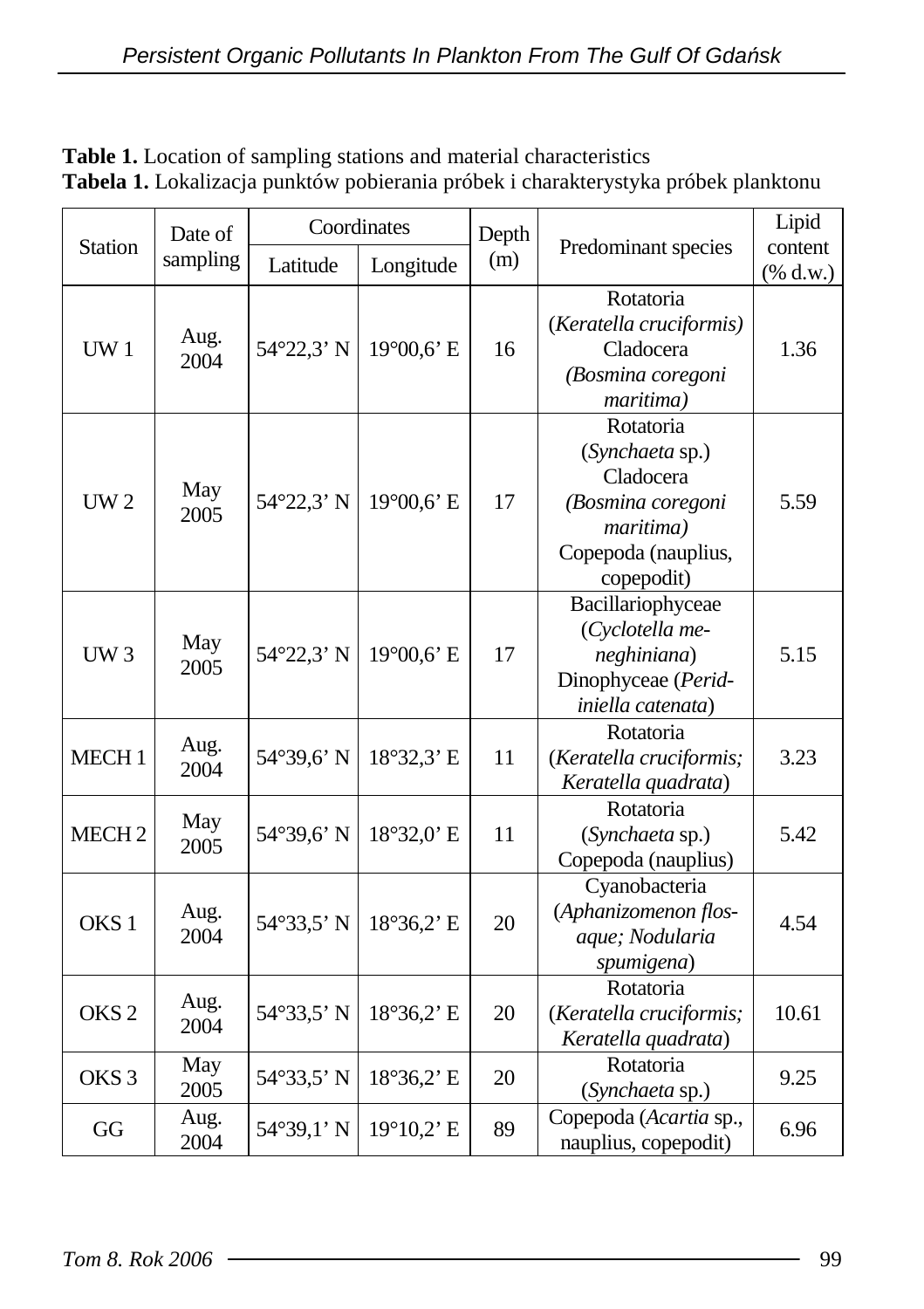

**Fig. 1.** Location of sampling stations **Rys. 1.** Lokalizacja punktów pobierania próbek

#### 3.2. Sample preparation

The analyses were based on procedures described by Deshpande [9], Mazeas and Budziński [19], Behar 1989. In brief, a frozen sample was freezedried in the laboratory and then 10-15 g of dry material was subjected to extraction with methylene chloride  $(3 \times 30 \text{ cm}^3)$  in an ultrasonic bath. The internal standards were added to all samples in order to establish the recoveries. After filtration, the solvent was partly evaporated under vacuum. Further concentration was carried out under gentle nitrogen stream. The extracts were concentrated and subjected to clean-up procedures. Silica/alumina columns and solvent mixtures increasing in polarity were used (F1: 100% hexane, extracting HCB and PCBs, F2: 90% hexane: 10% methylene chloride extracting PAHs and F3: 75% hexane:25% methylene chloride, extracting HCHs). Elemental sulphur and sulphur containing compounds were removed from fraction 1 using powdered elemental cooper. The fractions were evaporated and prior to final analysis, dissolved in isooctane.

#### 3.3. Quantitative and qualitative determination

Extracts were analysed by gas capillary chromatography. A Shimadzu 17A GC equipped with a split/splitless injector at a 280ºC and DB 5 column (60m x 0,25 mm inner diameter x 0,25  $\mu$ m film thickness) were used. FID de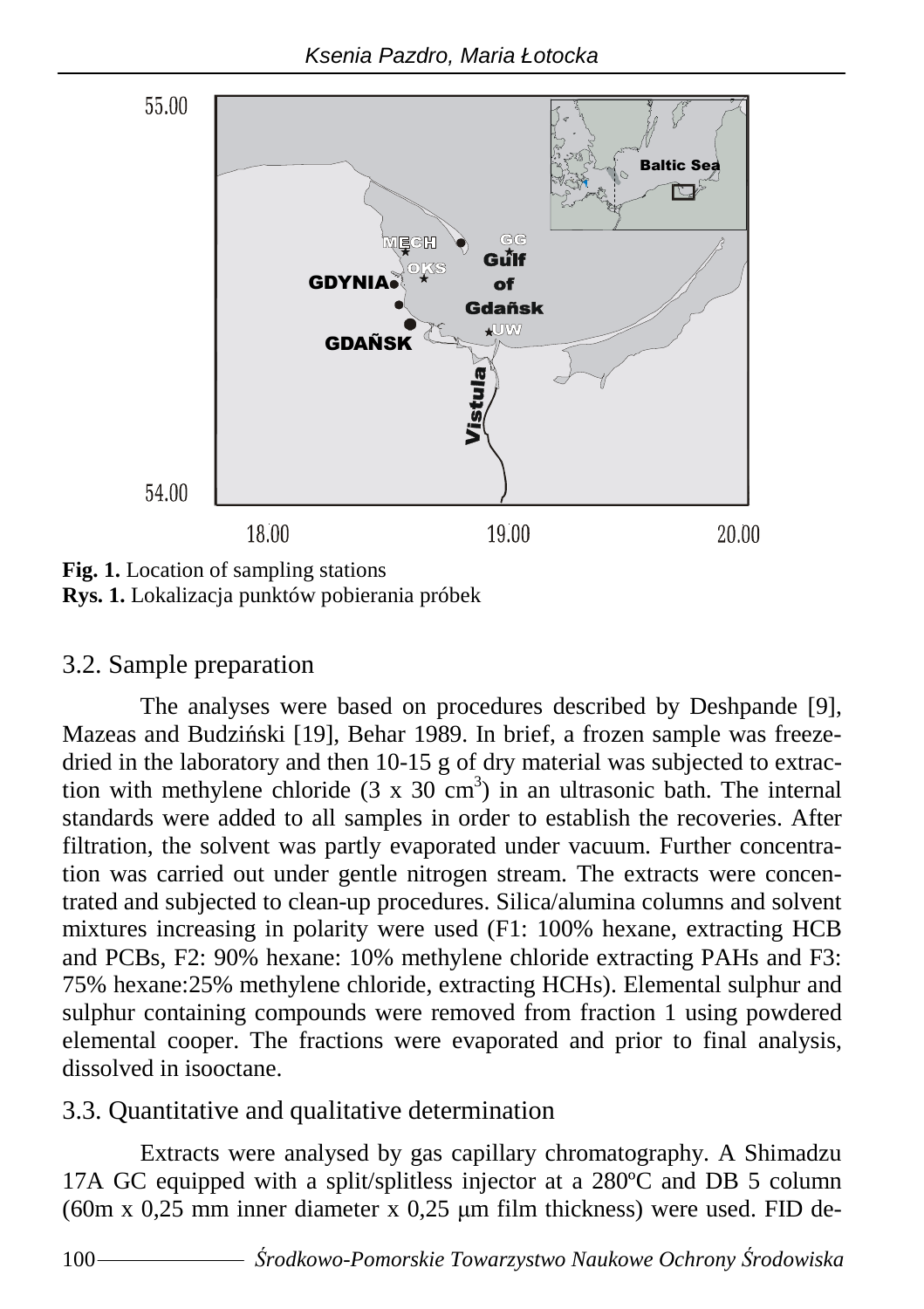tector, helium as a carrier gas and following oven temperature were used for PAH analyses: 50°C held for 1 min, followed by 15°C/min increase to 150°C, followed by 30ºC/min increase to 310ºC, hold for 10 min. PCBs and organochlorine hydrocarbons (HCB and lindane) were analyzed applying ECD detector, helium as carrier gas and the following oven temperature program: 100°C - 1 min; 60C/min do 140°C; 10°C/min do 310°C, hold for 20 min. Identification and quantification were performed by means of internal and external standards. Recoveries in the range of 70-99% and relative standard deviation in the range of  $10\div 20\%$  characterized the method in respect to individual compounds. The limit of detection of organochlorines using the method was 10 - 60 pg  $g^{-1}$  dry weight, and of PAHs – 5÷50 ng g<sup>-1</sup> dry weight. The laboratory blanks were analysed in parallel with the samples. Procedural blanks were at least 5 times below measured concentrations.

#### 3.4. Supporting sample characterization

Lipid content in each of analysed samples was determined gravimetrically. Major groups of phyto- and zoo-plankton were determined by using the inverted microscope (Axiovert M40) and Utermöhl's sedimentation technique [11].

#### **3. Results and discussion**

The PAHs concentrations in the analyzed plankton samples are presented in Table 2. The results are expressed in ng  $g<sup>1</sup>$  wet weight. The concentrations of individual PAHs ranged from 0.19 to 5.98 ng  $g^{-1}$  w.w. The highest contents of PAHs were observed, irrespectively of season and identified plankton species, at the station located in the neighbourhood of Navy harbour in Gdynia and shipping channel. These findings are in good agreement with data obtained for sediment, identifying this area as the most polluted one inside the Gulf of Gdańsk [23]. Relatively high concentrations were found in spring 2005 at station UW, situated in the coastal area at the Vistula mouth.

The group of PCBs consists of 209 different possible congeners. Since different PCB congeners have been determined in a number of studies, often data are not comparable. In recent papers standard monitoring mixture of 7 congeners have been used, e.g. PCBs nos. 28, 52, 101, 118, 138, 153 and 180 were selected as the most abundant in the environment and covering a wide degree of biphenyl molecule chlorination [17]. Individual concentrations and the sum of concentrations levels of 7 congeners in the studied sediments are presented in Table 3. The concentrations of individual chlorobiphenyls ranged between 0.033 to 0.597 ng  $g^{-1}$  w.w. The lowest values were observed at the station situated in the open sea, at the Gdańsk Deep. Highest concentrations were detected in the plankton samples collected at the Oksywie station. High values were also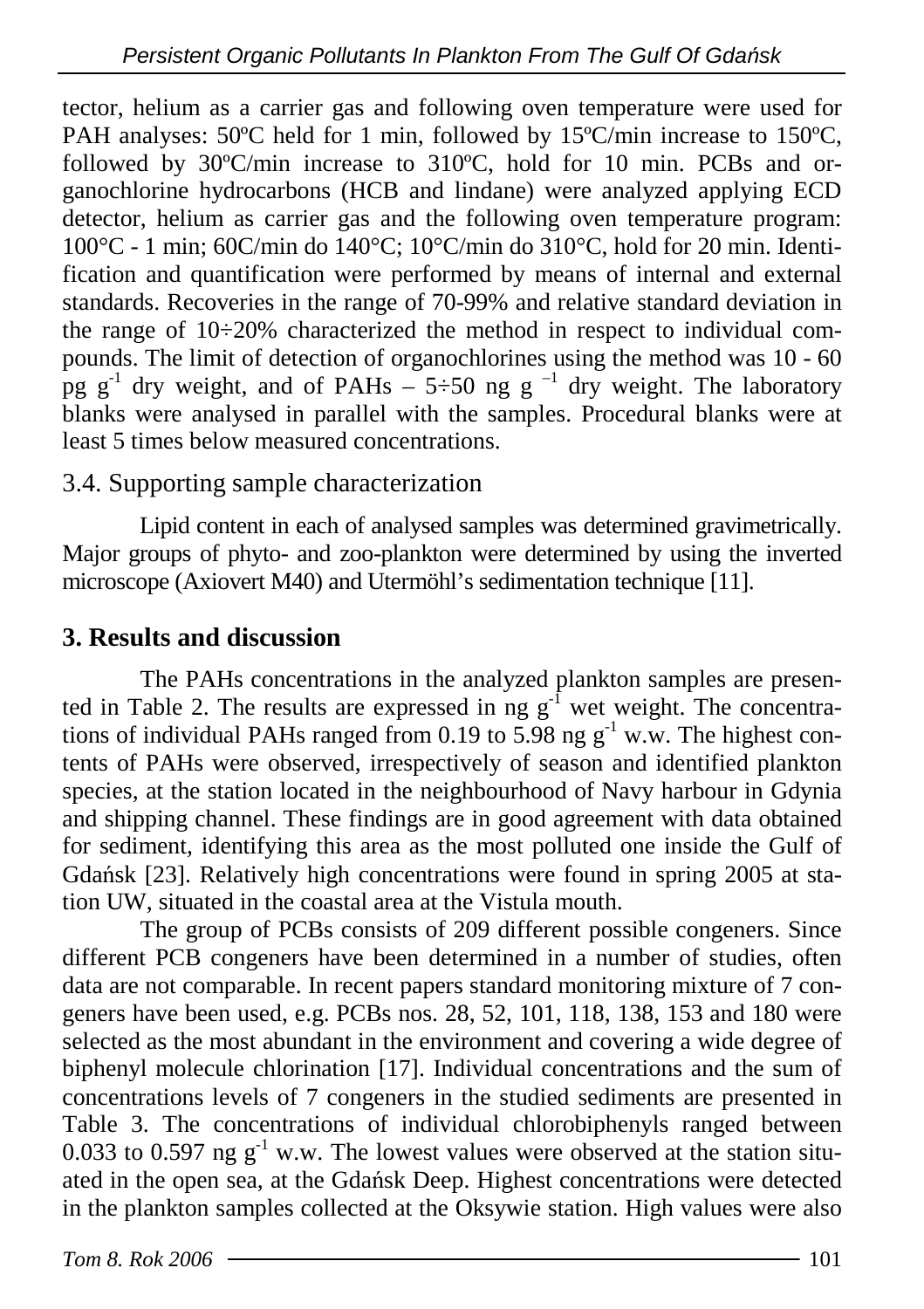found in plankton collected at the station situated close to the Vistula river mouth ( $U\hat{W}$ ). The obtained data are in good agreement with results obtained by Falandysz et al. [13]. However the detailed comparison of individual compounds concentration obtained in this study with published data is impeded, due to differences in sampling techniques, extractive and analytical procedures, and finally - different compounds sets normalisation, reported in the literature. As a consequence, different proportions of individual compound could be determined and reported.

**Table 2.** The concentrations of polycyclic aromatic hydrocarbons in the plankton samples (ng  $g^{-1}$  w.w.)

|                                            | Sampling station |                   |      |            |                |                 |                         |            |       |  |
|--------------------------------------------|------------------|-------------------|------|------------|----------------|-----------------|-------------------------|------------|-------|--|
|                                            |                  |                   |      | Mech       | Mech           |                 | <b>OKS</b>              | <b>OKS</b> |       |  |
| Compound                                   | UW1              | UW2               | UW3  | 1          | $\overline{c}$ | <b>OKS</b><br>1 | $\overline{c}$          | 3          | GG    |  |
| Fluorene<br>(F)                            | 1.66             | 2.08              | 1.11 | $-^{\ast}$ | 0.62           | 4.55            | 1.24                    | 3.05       | 0.36  |  |
| Phenathrene<br>(P)                         | 4.32             | 3.93              | 3.75 | $-*$       | 3.05           | 5.91            | 1.66                    | 6.85       | 1.59  |  |
| Anthracene<br>(A)                          | 0.19             | 0.94              | 0.26 | $-*$       | 0.15           | 0.63            | 0.10                    | 0.52       | 0.09  |  |
| Fluoranthene<br>(F1)                       | 2.34             | 5.98              | 1.31 | $-^{\ast}$ | 1.99           | 4.52            | 4.79                    | 4.39       | 1.69  |  |
| Pyrene<br>(Py)                             | 0.62             | 2.41              | 0.96 | $-*$       | 1.10           | 1.06            | 4.53                    | 1.89       | 0.60  |  |
| Benzo(a)anthracene<br>(BaA)                | 0.37             | 1.48              | 0.41 | $-*$       | 0.23           | 1.90            | 0.94                    | 2.16       | 0.40  |  |
| Chrysene<br>(Ch)                           | 1.16             | 1.84              | 0.96 | $-*$       | 0.91           | 2.18            | 2.06                    | 0.69       | 1.17  |  |
| Benzo(k)fluoranthene<br>(BkF)              | 0.41             | 1.40              | 0.75 | $-*$       | 1.26           | 2.22            | 1.68                    | 1.42       | 1.90  |  |
| Benzo(a)pyrene<br>(BaPy)                   | 1.42             | 1.10              | 0.99 | $-*$       | 1.13           | 1.05            | 5.24                    | 1.95       | 1.97  |  |
| Dibenzo(ah)anthracene<br>(DBA)             | 0.15             | 1.18              | 0.82 | $-*$       | 2.06           | 0.99            | 1.42                    | 0.66       | 1.50  |  |
| Benzo(ghi)perylene<br>(Bper)               | 0.09             | 0.92              | 0.19 | $-*$       | 0.00           | 1.44            | 1.09                    | 0.12       | 1.87  |  |
| Indeno $(1.2.3 - cd)$ pyrene<br><b>IPy</b> | 0.17             | 2.26              | 1.46 | $-*$       | 2.06           | 0.15            | 0.21                    | 0.61       | 3.24  |  |
| $\Sigma$ PAHs                              |                  | 12.92 25.52 12.97 |      | $-*$       |                |                 | 14.56 26.60 24.96 24.32 |            | 16.34 |  |

Tabela 2. Stężenia wielopierścieniowych węglowodorów aromatycznych w próbkach planktonu (ng  $g^{-1}$  w.w.)

\* not determined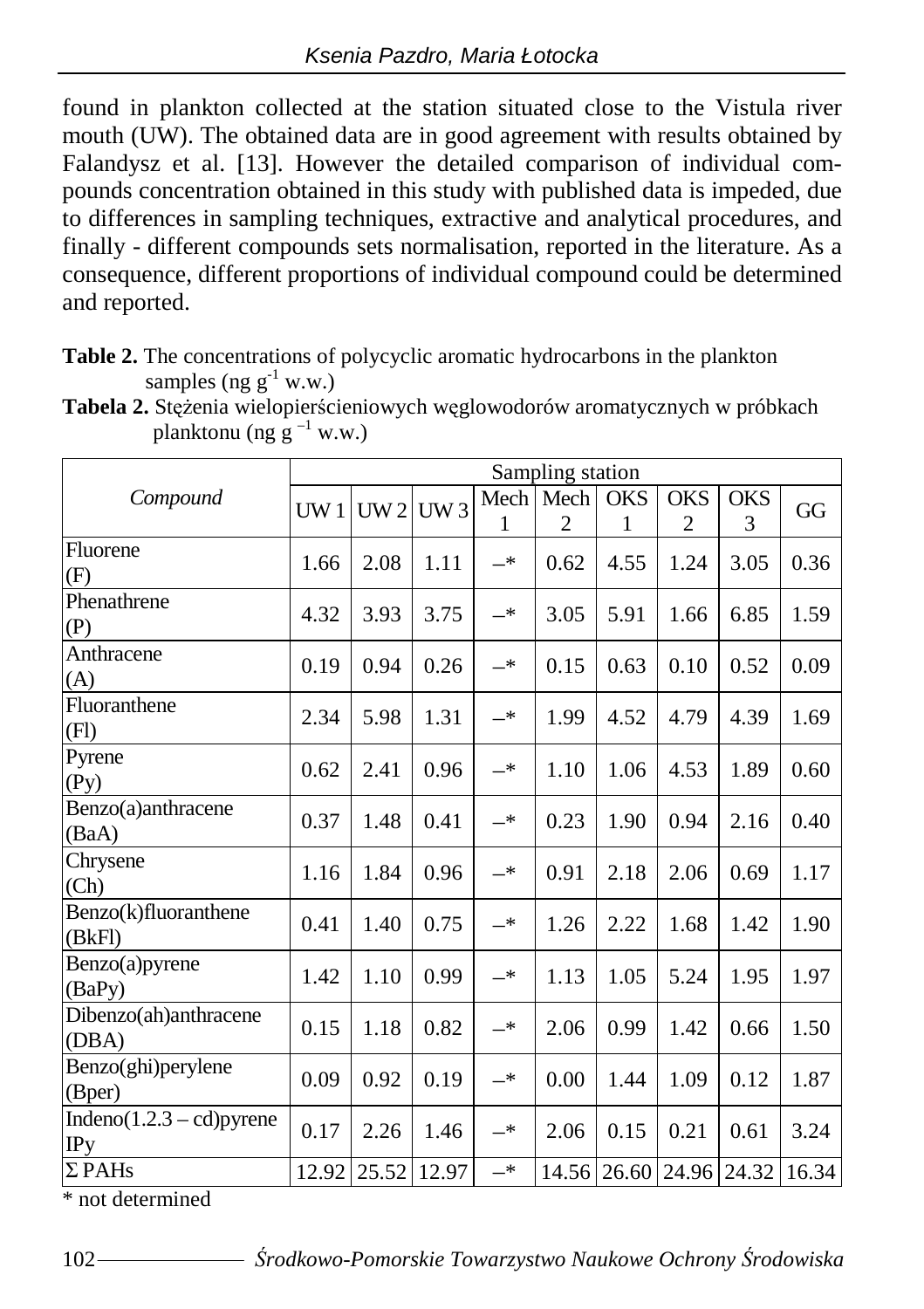**Table 3.** The concentrations of organochlorine contaminants in the plankton samples (ng  $g^{-1}$  w.w.)

|  | <b>Tabela 3.</b> Stężenia związków chloroorganicznych w próbkach planktonu (ng $g^{-1}$ w.w) |  |
|--|----------------------------------------------------------------------------------------------|--|
|  |                                                                                              |  |

|                           | Sampling station |                |           |       |                |            |                |            |               |  |
|---------------------------|------------------|----------------|-----------|-------|----------------|------------|----------------|------------|---------------|--|
| Compound                  | UW               | UW             | <b>UW</b> | Mech  | Mec            | <b>OKS</b> | <b>OKS</b>     | <b>OKS</b> | GG            |  |
|                           | 1                | $\overline{2}$ | 3         | 1     | h <sub>2</sub> | 1          | $\overline{2}$ | 3          |               |  |
| $2.4.4' -$                |                  |                |           |       |                |            |                |            |               |  |
| trichlorobiphenyl         | 0.393            | 0.076          | 0.121     | 0.172 | 0.064          | 0.074      | 0.115          | 0.597      | 0.033         |  |
| (CB 28)                   |                  |                |           |       |                |            |                |            |               |  |
| $2.2^{\circ}.5.5^{\circ}$ |                  |                |           |       |                |            |                |            |               |  |
| tetrachlorobiphenyl       | 0.059            | 0.040          | 0.047     | 0.112 | —*             | 0.156      | 0.274          | 0.116      | 0.018         |  |
| (CB 52)                   |                  |                |           |       |                |            |                |            |               |  |
| $2.2'$ : 4.5.5' -         |                  |                |           |       |                |            |                |            |               |  |
| pentachlorobiphenyl       | 0.039            | 0.023          | 0.057     | 0.104 | 0.027          | 0.139      | 0.329          | 0.125      | 0.020         |  |
| (CB 101)                  |                  |                |           |       |                |            |                |            |               |  |
| $2.3'$ : 4.4'.5-          |                  |                |           |       |                |            |                |            |               |  |
| pentachlorobiphenyl       | $-*$             | 0.004          | 0.007     | 0.026 | 0.017          | 0.061      | 0.152          | 0.024      | $-*$          |  |
| (CB 118)                  |                  |                |           |       |                |            |                |            |               |  |
| $2.2'$ : 4.4': $5.5'$ -   |                  |                |           |       |                |            |                |            |               |  |
| hexachlorobiphenyl        | 0.030            | 0.050          | 0.055     | 0.086 | 0.031          | 0.183      | 0.355          | 0.079      | 0.034         |  |
| (CB 153)                  |                  |                |           |       |                |            |                |            |               |  |
| $2.2' .3.4.4' .5' -$      |                  |                |           |       |                |            |                |            |               |  |
| hexachlorobiphenyl        | 0.018            | 0.000          | 0.048     | 0.082 | 0.031          | 0.135      | 0.309          | 0.079      | 0.044         |  |
| (CB 138)                  |                  |                |           |       |                |            |                |            |               |  |
| $2.2'$ .3.4.4' .5.5' -    |                  |                |           |       |                |            |                |            |               |  |
| heptachlorobiphenyl       | $\rightarrow$    | $-*$           | 0.020     | 0.001 | 0.000          | 0.029      | 0.069          | 0.018      | $\rightarrow$ |  |
| (CB 180)                  |                  |                |           |       |                |            |                |            |               |  |
| $\Sigma$ PCB              | 0.538            | 0.193          | 0.355     | 0.583 | 0.170          | 0.777      | 1.605          | 1.038      | 0.149         |  |
| (7 congeners)             |                  |                |           |       |                |            |                |            |               |  |
| lindane ( $\gamma$ - HCH) | 0.015            | 0.018          | 0.014     | $-**$ | 0,121          | $-**$      | $-**$          | 0.117      | $***$         |  |
| <b>HCB</b>                | 0.038            | $-*$           | 0.489     | 0.053 | 0.016          | 0.070      | 0.031          | 0.041      | 0.007         |  |

\* – below the detection limit,

\*\* – not determined

The presence of HCB and lindane was detected in the analyzed samples. Concentrations of heksachlorobenzene were found to be within a range between 0.007 ng g<sup>-1</sup> w.w in the open sea to 0.489 ng g<sup>-1</sup> w.w. near Oksywie. Concentrations of γ-HCH (lindane) were low as compared to other POPs. They ranged from 0.015 ng  $g^{-1}$  w.w. in plankton organisms living in open sea waters (GG) to about 0.121 ng  $g^{-1}$  w.w. in plankton collected near Mechelinki (Mech).

The percentage distribution of individual PAHs in the analysed sediment samples is presented in Fig. 2. It follows from the results that the low molecular PAHs (tri- and tetra-aromatics) prevailed over high molecular ones at all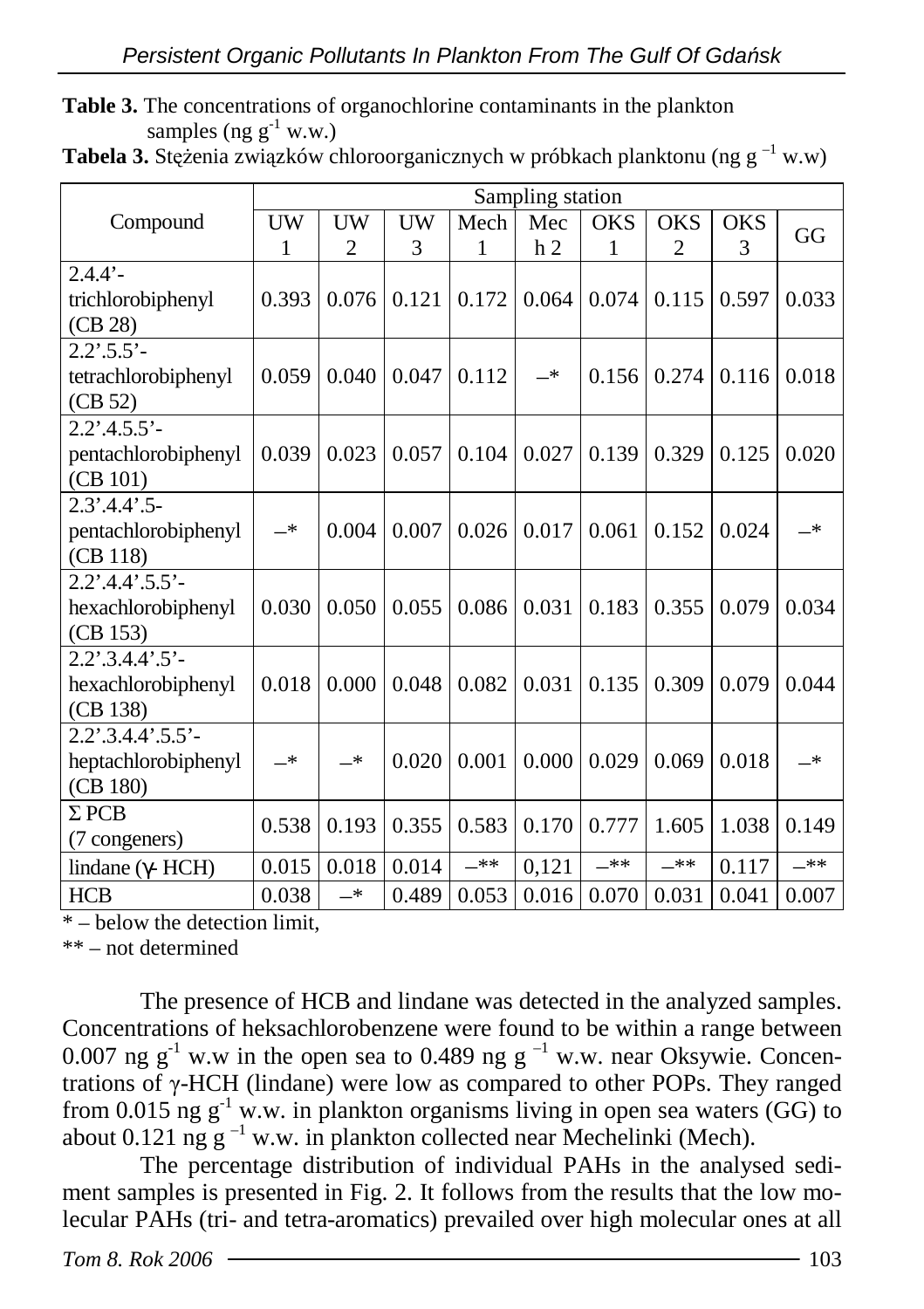stations in the inner part of the Gulf of Gdańsk (Table 4). The opposite trend was noted at deep water station (GG). Among the low molecular compounds triaromatic compound – phenanthrene was dominant in all samples (up to 32% at the UW station). The other low molecular PAHs were in the range from 4% (benzo(a)anthracene) to 19% (fluoranthene) of the total content. Among the high molecular weight PAHs, hexa-aromatics benzo(ghi)perylene (Bper) and indeno(1,2,3,-c,d)perylene (IP) were the dominant ones in the samples from the Gdańsk Deep (GG). The other plankton samples were characterized by pentaaromatics dominance.

**Table 4.** Selected ratios of POPs determined in the plankton samples from the Gulf of Gdańsk

| planktonu z Zatoki Gdańskiej         |                  |                     |    |       |                                              |  |  |  |    |
|--------------------------------------|------------------|---------------------|----|-------|----------------------------------------------|--|--|--|----|
|                                      | Sampling station |                     |    |       |                                              |  |  |  |    |
| Ratio                                | UW               |                     | UW |       | Mech   Mech   OKS   OKS   OKS                |  |  |  | GG |
|                                      |                  |                     |    |       |                                              |  |  |  |    |
| low molecularPAHs/<br>total PAHs [%] |                  | $82.95$ 73.12 67.56 |    | $-$ * | $\mid$ 55.28   78.00   61.36   80.43   42.11 |  |  |  |    |

**Tabela 4.** Wybrane stosunki związków z grupy TZO wyznaczone w próbkach planktonu z Zatoki Gdańskiej

| low molecularPAHs/<br>total PAHs [%]                                 | 82.95 | 73.12 | 67.56 | $-*$          | 55.28 | 78.00 | 61.36 | 80.43 | 42.11 |
|----------------------------------------------------------------------|-------|-------|-------|---------------|-------|-------|-------|-------|-------|
| high molecular-                                                      |       |       |       |               |       |       |       |       |       |
| PAHs/total PAHs                                                      | 17.05 | 26.88 | 32.44 | $-$ *         | 44.72 | 22.00 | 38.64 | 19.57 | 57.89 |
| [%]                                                                  |       |       |       |               |       |       |       |       |       |
| Phenanthrene/<br>Anthracene                                          | 22.30 | 4.18  | 14.66 | $\rightarrow$ | 20.32 | 9.38  | 16.58 | 13.17 | 17.18 |
| Fluoranthene/Pyrene                                                  | 2.54  | 2.48  | 1.37  | $-$ *         | 1.80  | 4.27  | 1.06  | 2.32  | 2.83  |
| Low chlorinated<br>$PCBs(3+4 \text{ Cl atoms})$<br>total PCBs $[\%]$ | 84.02 | 49.45 | 47.16 | 48.66         | 37.57 | 29.68 | 24.29 | 68.71 | 34.23 |
| Higher chlorinated                                                   |       |       |       |               |       |       |       |       |       |
| $PCBs(5+6+7Cl)$                                                      | 15.98 | 50.55 | 52.84 | 51.34         | 62.43 | 70.32 | 75.71 | 31.29 | 65.77 |
| atoms/total PCBs [%]                                                 |       |       |       |               |       |       |       |       |       |
| Total PAH/<br><b>Total PCBs content</b>                              | 25    | 167   | 37    | —*            | 86    | 34    | 16    | 23    | 110   |

\* – not determined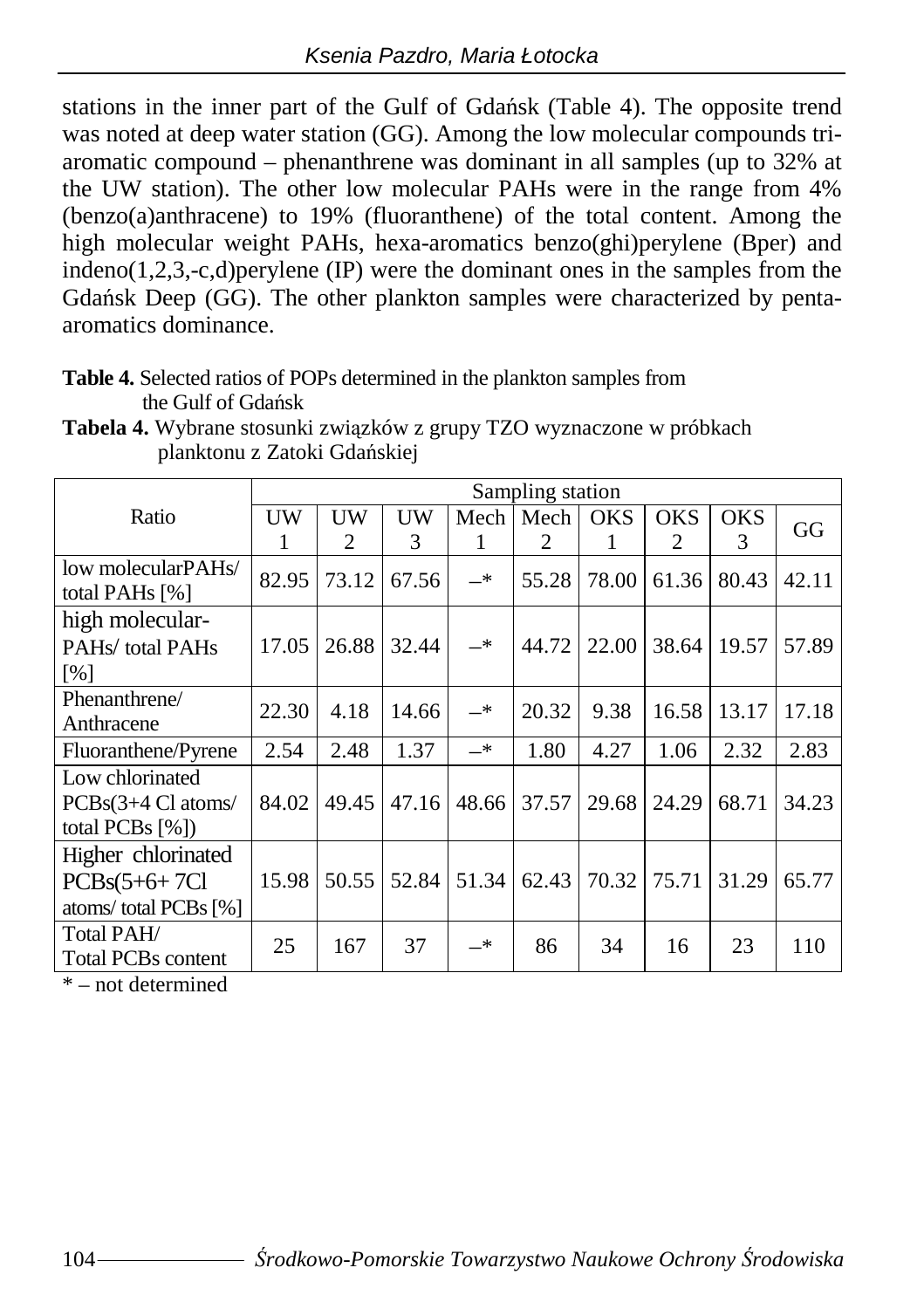

- **Fig. 2A.** Polycyclic aromatic hydrocarbons content [%of Σ PAHs] in the plankton samples from the Gulf of Gdańsk; low molecular PAHs fraction; F – fluorene, P – phenathrene, A–anthracene, Fl – fluoranthene, Py – pyrene, BaA – anthracene, Ch–chrysene
- **Rys. 2A.** Zawartość wielopierścieniowych węglowodorów aromatycznych w próbkach planktonu z Zatoki Gdańskiej [% Σ WWA]; frakcja WWA niskocząsteczkowych; F – fluoren, P – fenantren, A –antracen, Fl – fluoranten, Py – piren, BAA – antracen, Ch – chryzen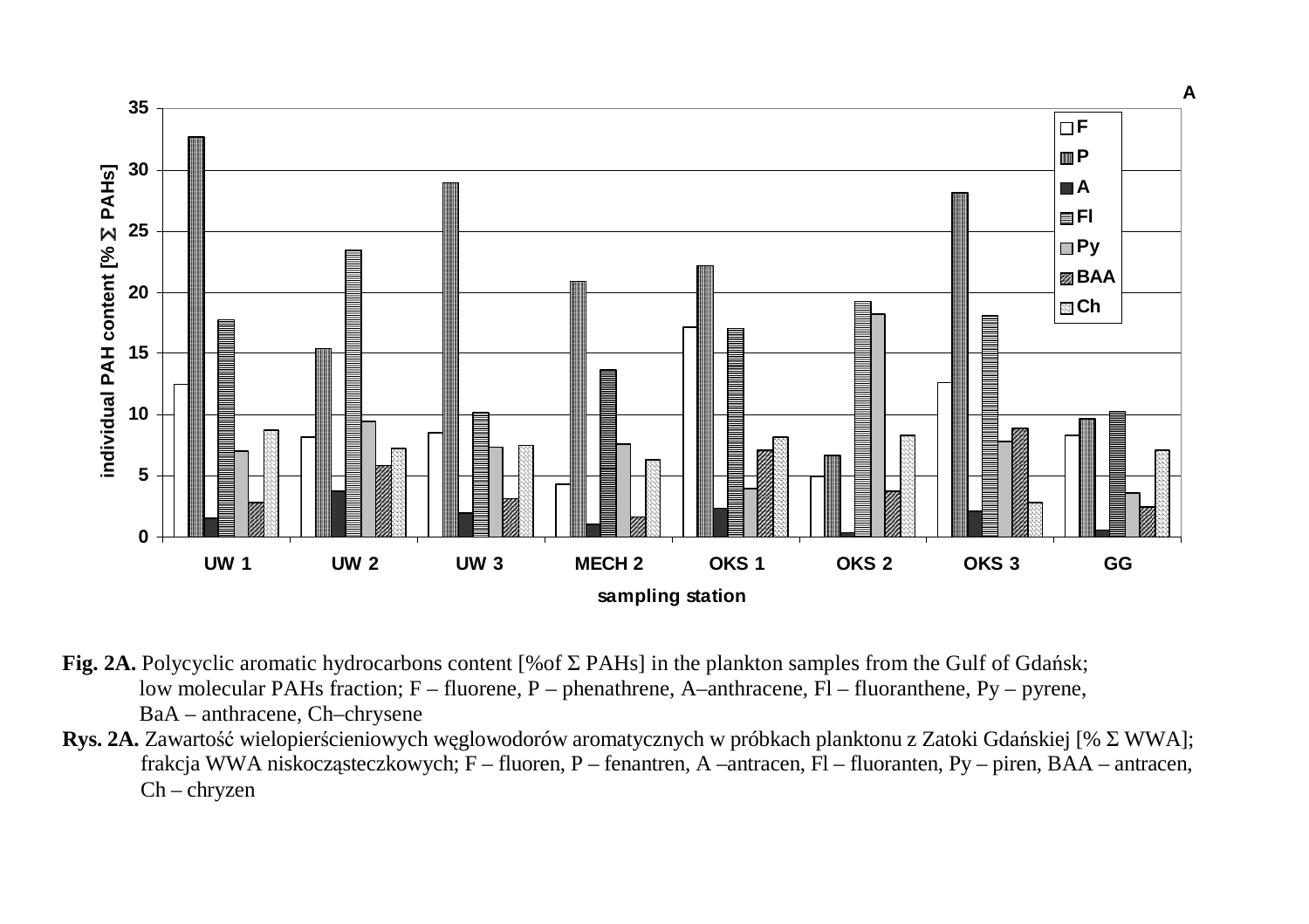

- **Fig. 2B.** Polycyclic aromatic hydrocarbons content [%of Σ PAHs] in the plankton samples from the Gulf of Gdańsk; high molecular PAHs fraction; BkF – benzo(k)fluoranthene, BaPy – benzo(a)pyrene, DBA – dibenzo(ah)anthracene, Bper – benzo(ghi)perylene,  $Ipy$  – indeno(1,2,3-c,d)pyrene
- **Rys. 2B.** Zawartość wielopierścieniowych węglowodorów aromatycznych w próbkach planktonu z Zatoki Gdańskiej [% ΣWWA]; frakcja WWA wysokocząsteczkowych; BkF – benzo(k)fluoranten, BaPy – benzo(a)piren, DBA – dibenzo(ah)antracen, Bper – benzo(ghi)perylen, Ipy – indeno(1,2,3-c,d)piren.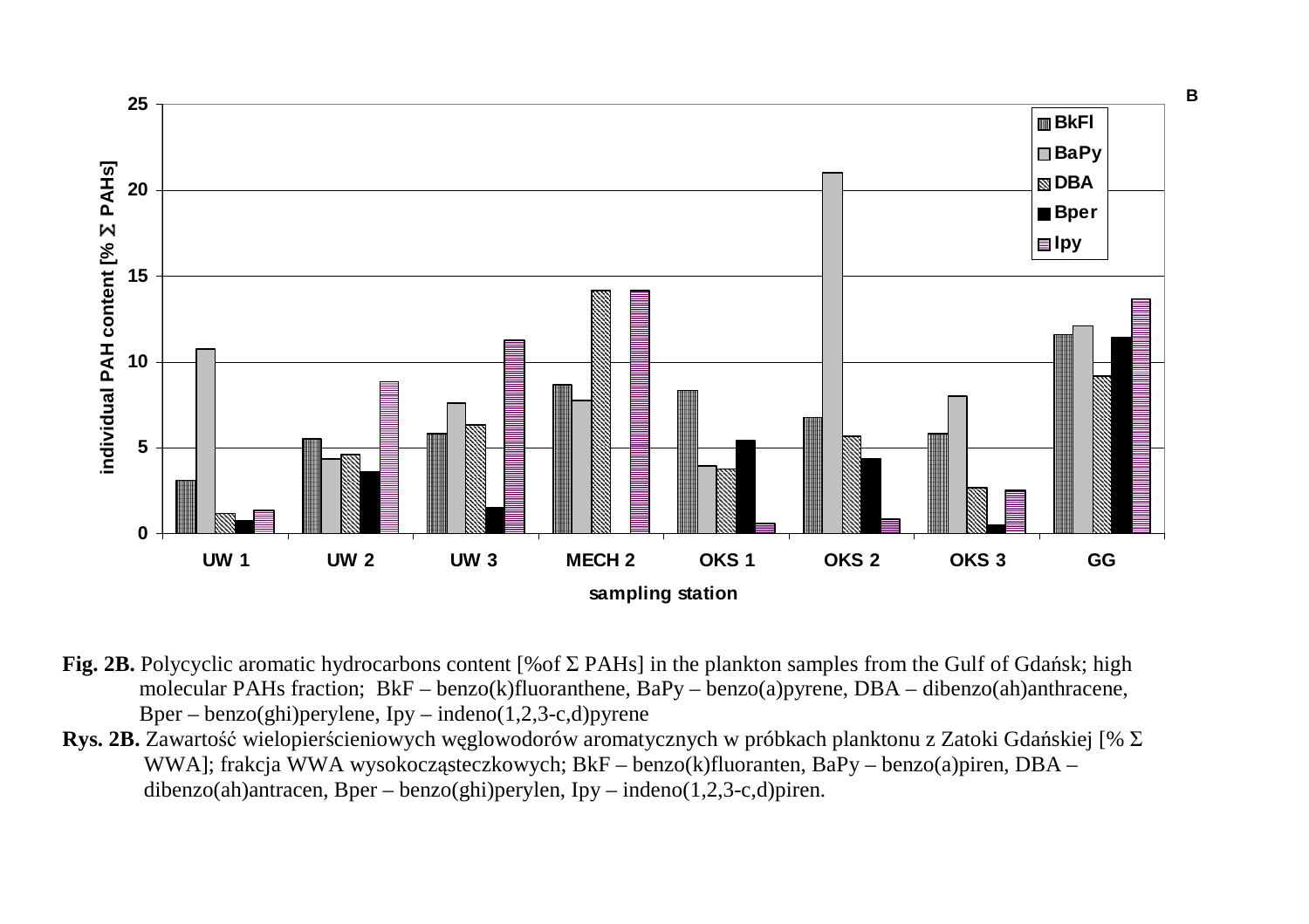

**Fig. 3.** PCBs content [% of Σ PCBs] in the plankton samples from the Gulf of Gdańsk **Rys. 3.** Zawartość polichlorowanych bifenyli [% Σ PCBs] w próbkach planktonu z Zatoki Gdańskiej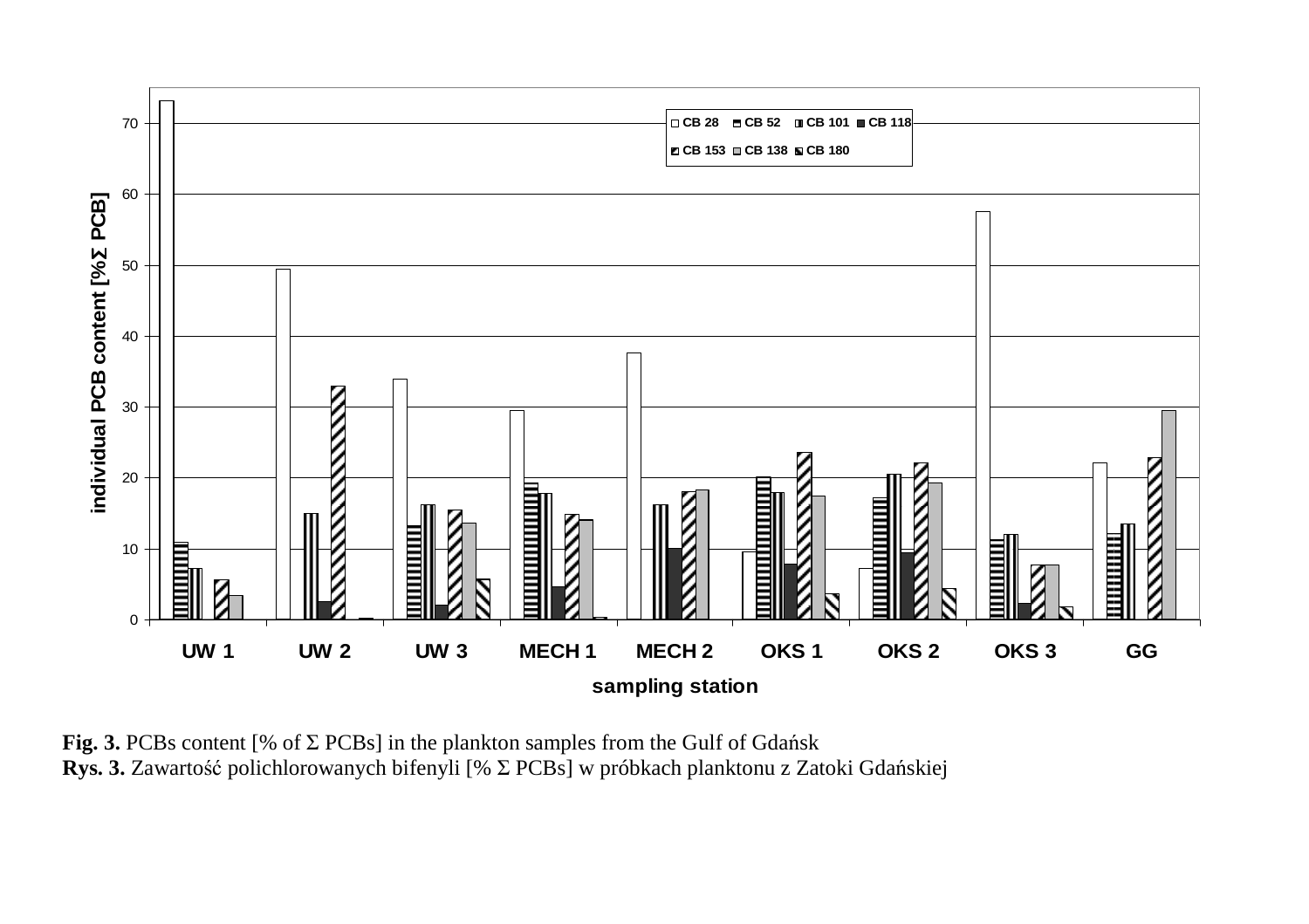The differences in PAHs pattern could be related to different sources of the particular compounds and their fate in the environment, resulting from their physico-chemical properties (Kowalewska and Konat, 1997). The occurrence of PAHs in the environment is mainly due to combustion and pyrolysis of fossil fuels and to release into the environment of petroleum products (Law and Andrulewicz, 1983). PAH production resulting from natural processes is generally very low compared to PAHs originating from anthropogenic sources (Readman et al., 1982). Some indicators based on molecular ratios of specific hydrocarbons were developed to distinguish between PAHs originating from various origins [3]. Phenanthrene is the most thermodynamically stable triaromatic isomer. As shown by thermodynamical calculations, the ratio of phenanthrene concentration to anthracene concentration (P/A) is temperature dependent [2]. Thus, high temperature processes such as combustion of organic matter generate PAHs characterized by a low P/A ratio (<10), whereas the slow maturation of organic matter during catagenesis leads to much higher P/A values (>25). The same considerations can be applied to the isomeric ratio of 4 rings compounds- fluoranthene to pyrene concentrations (Fluo/Py). Values greater than 1 are characteristic of pyrolitic origin [29], whereas values lower than 1 are related to petroleum hydrocarbons. P/A and FL/Py ratios, calculated for the analysed plankton samples (Table 4) indicate that situated near the shipping channel, the contaminants originated rather from pyrolitic sources. They can be derived mainly from industry and fuel combustion [25].

The percentage distribution of individual PCBs in the sediment from the Gulf of Gdańsk is shown in Fig. 3. Among the detected PCB congeners low chlorinated CB 28 was the dominant one in almost all investigated plankton samples. Input of the most hydrophobic congener (CB 180) seems to be low. Most reasonably, it seems that better solubility of lower chlorinated in water are responsible for the observed PCB distribution [4, 26].

The distributions of organic contaminants in biota tissue are related to their physico-chemical properties (mainly hydrophobicity) and therefore to the lipid content in organism [21, 22]. However, in the course of this study no statistically significant correlation was observed between analyzed POPs contents in plankton samples and the lipid content. Similar findings were reported by Quental et al. [26] studying the distribution of PCBs and DDTs in seston and plankton along the Portuguese coast and Skoglund and Swackhamer 1999, discussing bioaccumulation factors normalisation.

The interspecies differences have been also investigated. Samples composed predominantly of zooplankton (Rotatoria, nauplial stages of Copepoda and/or Cladocera). Only two samples composed predominantly of phytoplankton species (UW 3 collected in May 2005 and OKS 1 collected in August 2004). No clear trend in distribution of POPs was observed among the species. It could be related to phenomena that in coastal waters the composition of contaminants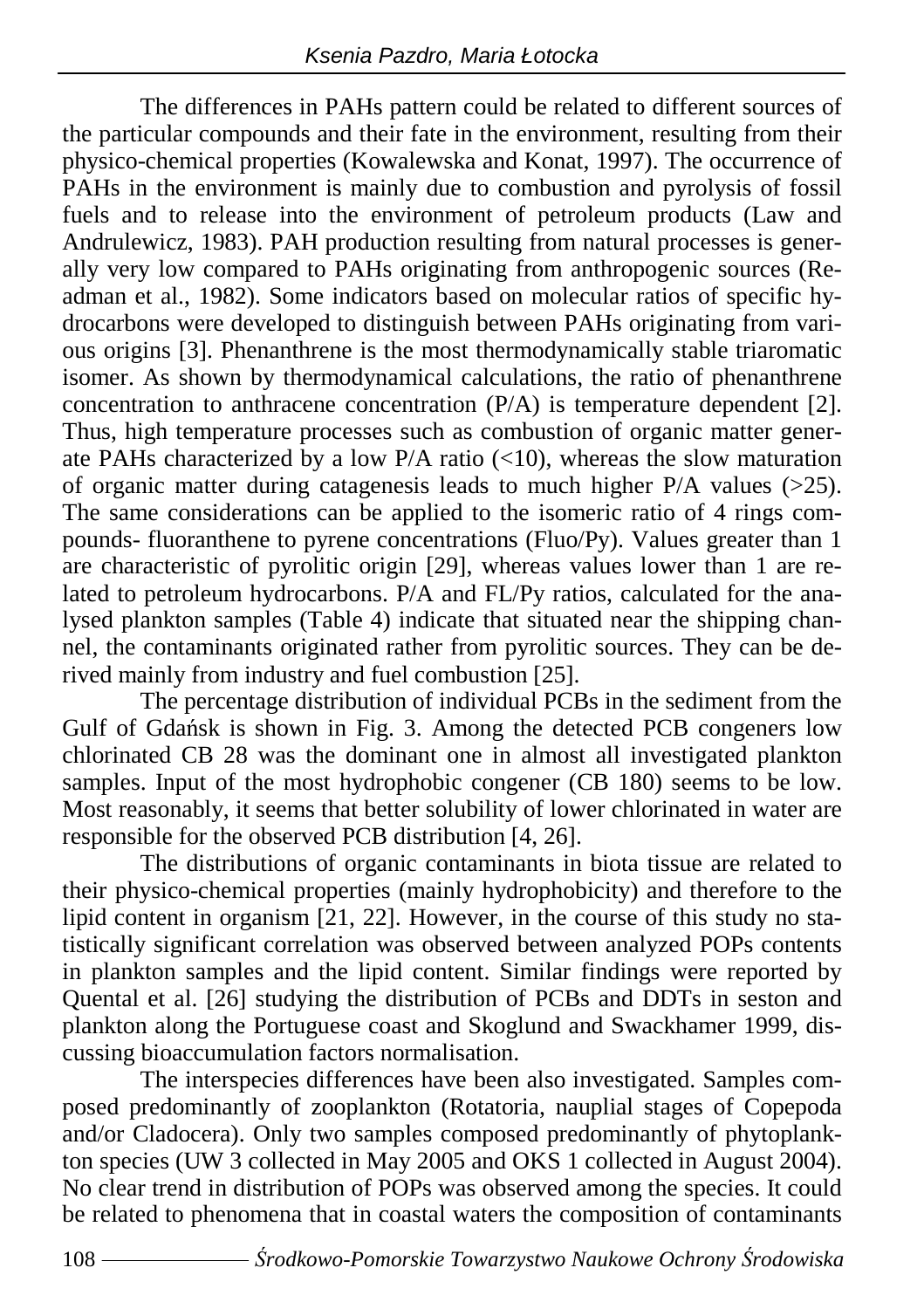in plankton biomass may vary with several factors, namely surface/volume ratio of cells, physiological and biochemical status of plankton, composition of suspended matter and diet [1, 4, 21].

Uptake of hydrophobic organic contaminants in algal and small zooplankton organisms occurs by passive diffusion [30, 31]. Thus, the correlation between PAH, PCB and organochlorine pesticides content in plankton and water concentrations was investigated. Generally, the analyzed data set yielded a positive correlation between POPs levels in plankton and those dissolved in water  $(r>0.65)$ . It seems that the differences in individual compounds distribution in plankton are driven rather by water concentrations than the interspecies differences. These findings could be confirmed by comparison of two data sets from heavily contaminated station Oksywie. The individual contaminants percentage distribution seems to be uniform both for phytoplankton (OKS 1) and zooplankton (OKS 2) samples. Concentration in both communities correlates with water concentration  $(r = 0.78)$ .

### **5. Conclusions**

The content of persistent organic pollutants in the analyzed plankton samples collected from the Gulf of Gdańsk followed the order PAHs>PCBs>HCB ≈lindane.

Dominance of lower chlorinated polychlorinated biphenyls and lower aromatic PAH was stated in plankton from the Gulf of Gdańsk.

Accordingly to the obtained results the most polluted station in the Gulf of Gdansk located near Navy harbour in Gdynia and in the vicinity of the shipping channel could be distinguish from the other locations. These findings coincide well with the results for sediment samples collected at the same stations as plankton samples.

No statistically significant correlation between POPs concentrations and lipid content in plankton organisms was observed.

The observed differences in POPs contents and pattern could be attributed rather to levels of contaminants in surrounding water than to inter-species and inter-seasonal differences. It makes natural plankton communities useful tool for monitoring contamination levels in ecosystem.

### **References**

- 1. **Axelman J., Broman D., Naf C.:** *Field measurements of PCB partitioning between water and planktonic organisms: influence of growth, particle size and solutesolvent interactions.* Environ.Sci.Technol., 1997. 665÷669.
- 2. **Baumard P., Budzi**ń**ski H., P.Garrigues:** *Polycyclic Aromatic Hydrocarbons in Sediments and Mussels of the Western Mediterranean Sea*. Environ. Toxicol.Chemistry, 17(5), 1998. 765÷776.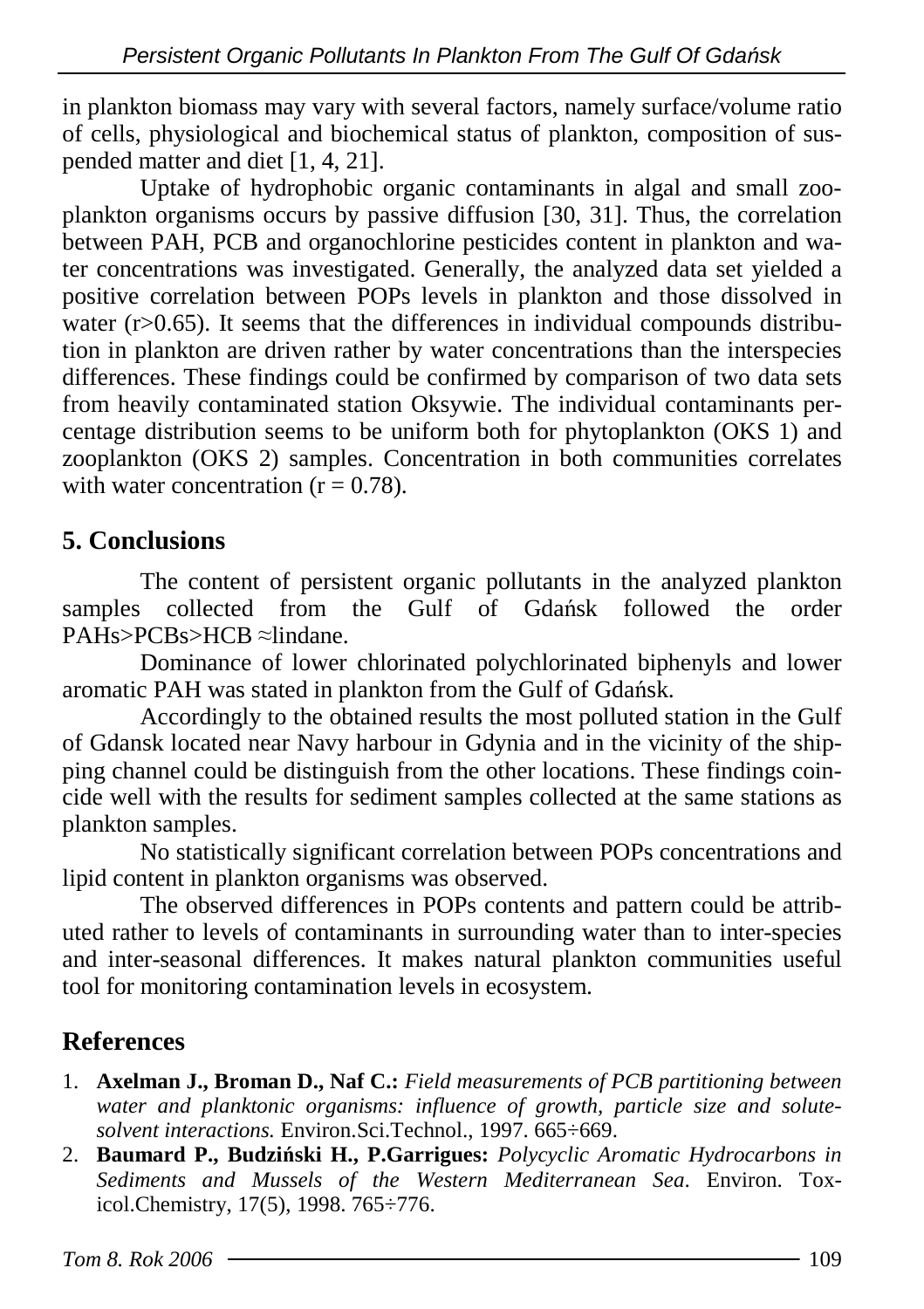- 3. **Baumard P., Budzi**ń**ski H., Garrigues P., Dizer H., Hansen P.D.:** *Polycyclic Aromatic Hydrocarbons in Recent Sediments and Mussels (Mytilus edulis) from Western Baltic Sea: Occurrence, Bioavailability and Seasonal variations*. Mar. Environ.Res., 47, 1999. 17÷47.
- 4. **Borga K., Fisk A., Hargrave B., Hoekstra P., Swackhamer D., Muir D.:** *Bioaccumulation factor for PCBs revisited.* Environ.Sci.Technol., 39, 2005. 4523÷4532.
- 5. **Behar F., Leblond C., Saint-Paul C.:** *Analyse quantitative des effluents de pyrolyse en milieu ouvert et ferme*. Revue de l'Institut Français du Petrole, 44, 1989. 387÷411.
- 6. Borga K., Gabrielsen G.W., Skaare J.U., Differences in contamination load between pelagic and sympagic inverterbrates in the Arctic marginal ice zone: influence of habit, diet and geography, Mar.Ecol.Prog.ser., 235. 157÷169.
- 7. **Dachs J., Bayona J.M., Albaiges J.:** *Spatial distribution, vertical profiles and budget of organochlorine compounds in Western Mediterranean seawater*. Mar.Chem., 57, 1997. 313÷324.
- 8. **Del Vento S., Dachs J.:** *Prediction of uptake dynamics of persistent organic pollutants by bacteria and phytoplankton.* Environ. Toxicol. Chem., 21(10), 2002. 2099÷2107.
- 9. **Deshpande A., Draxler A., Zdanowicz V., Schrock M., Paulsen A.J.:** *Contaminant levels in the muscle of four species of fish important to the recreational fishery of the New York Bight Apex.* Mar. Poll. Bull., 44, 2002. 162÷177.
- 10. **Doong R-A., Peng C., Sun Y., Liao P.:** *Composition and Distribution of Organochlorine Pesticide Residues in Surface Sediments from the WU-Shi River Estuary, Taiwan.* Mar.Poll.Bull., 45, 2002. 246÷253.
- 11. **Dybern B.I., Ackefors H., Elmgren R.:** *Recommendations on methods for marine biological studies in the Baltic Sea.* Baltic Mar.Biol.Publ., 1, 1976. 11÷98.
- 12. **Falandysz J.:** *Polichlorowane bifenyle (PCBs) w* ś*rodowisku: chemia, analiza, toksyczno*ść*, st*ęŜ*enia i ocena ryzyka*. Fundacja Rozwoju Uniwersytetu Gdańskiego. Gdańsk, 5-143, 1999. 173÷221.
- 13. **Falandysz J., Wyrzykowska B., Puzyn T., Strandberg B., Rappe C.:** *Pelagic multivariate analysis of the bioaccunulation of polychlorinated biphenyls (PCBs) in the food marine web from the southern part of Baltic Sea, Poland.* J.Environ.Monit., 4, 2002. 929÷941.
- 14. **HELCOM:** *Environment of the Baltic Sea Area 1994-1998*. Balt. Sea Environ. Proc. No 82B, 2002. 119÷140.
- 15. **Iwata H., Tanabe S., Sakal N., Tatsukawa R.:** *Distribution for persistent organochlorine in the oceanic air and surface seawater and the role of ocean on their global transport and fate.* Environ.Sci.Technol., 27, 1993. 1080÷1098.
- 16. **Jeffrey T.F.A., Baker J.E.:** *Hydrophobic Organic Contaminants in Surficial Sediments of Baltimore Harbor: Inventories and Sources*. Environ.Toxicol.Chem., 18, 1999. 838÷849.
- 17. **Konat J., Kowalewska G.:** *Polychlorinated Biphenyls(PCBs) in Sediments of the Southern Baltic Sea*. Sci.Tot.Environ., 280, 2001. 1÷15.
- 18. **Konat-Stepowicz J, Kowalewska G.:** *PCBs in phytoplankton in the Odra Estuary*. Oceanologia, 45(3), 2003. 491÷506.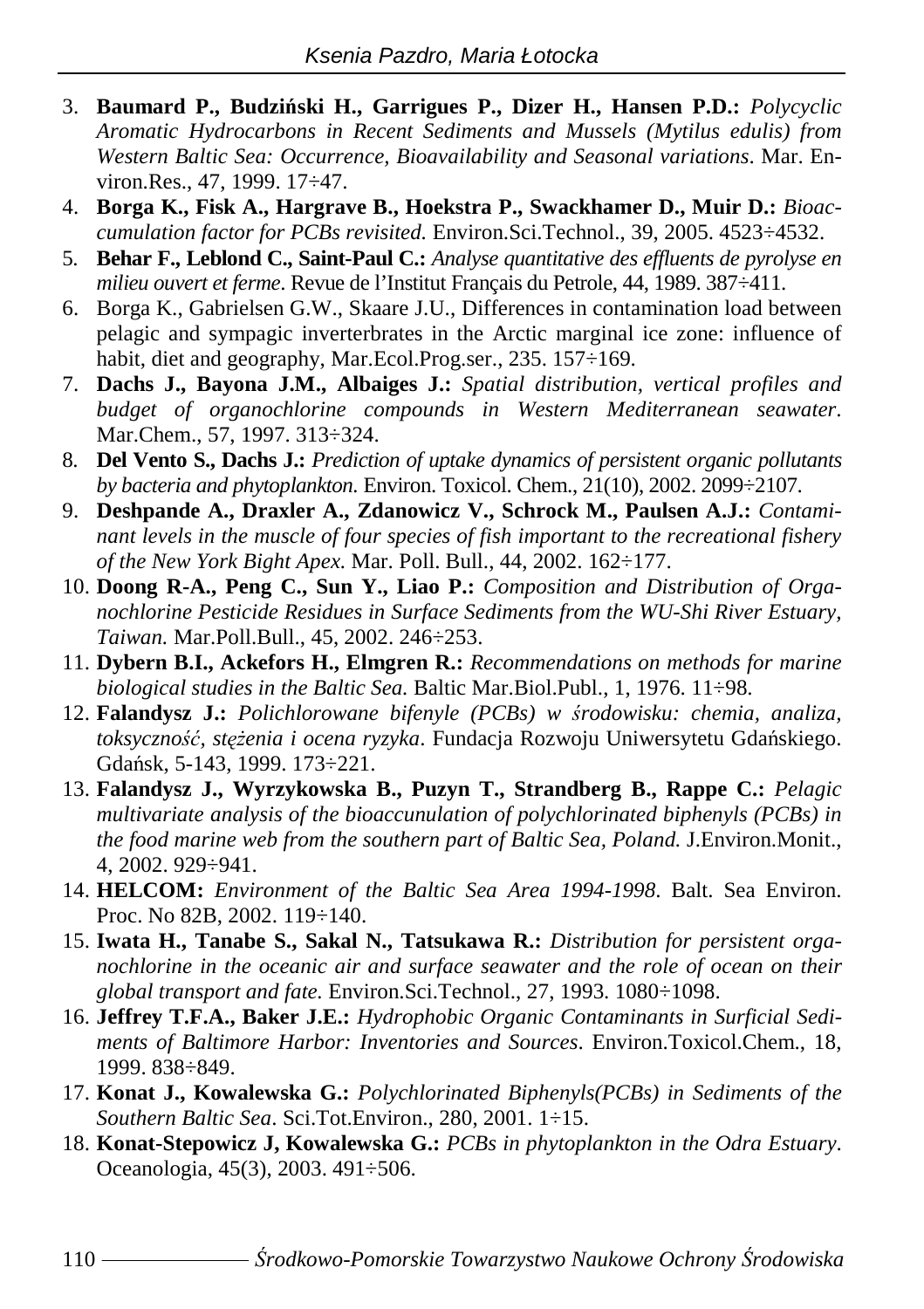- 19. **Mazeas L., Budzi**ń**ski H.:** *Improved accuracy of GC-MS quantification of aliphatic and aromatic hydrocarbons in marine sediments and petroleums validation on reference matrices and application to the Erika oil spill.* Intern. J. Environ. Anal. Chem., 82, 2002. 157÷173.
- 20. **Meador J.P., Adams N.G., Cassilas E., Bolton J.:** *Comparative Bioaccumulation of Chlorinated hydrocarbons from sediment by Two Infaunal Invertebrates.* Arch.Environ.Toxicol., 33, 1999. 388÷400.
- 21. **Muir D., Savinova T., Savinov V., Alexeeva L., Potelov V., Svetochev V.:** *Bioaccumulation of PCBs and chlorinated pesticides in seals, fish and invertebrates from the White Sea, Russia.* Sci. Total Environ., 306, 2003. 111÷131.
- 22. **Neff J.M.:** *Bioaccumulation in marine organisms.* Effect of contaminants from oil well produces water, Elsevier, Amsterdam, 37-53, 2004. 241÷314.
- 23. **Pazdro K.:** *Persistent organic pollutants in the Gulf of Gda*ń*sk.* Ann. Set The Environ.Prot, 6, 2004. 63÷76.
- 24. **Peters L.D., Porte C., Livingstone D.R.:** *Variation of antioxidant enzyme activities of sprat (sprattus sprattus) larvae and organic contaminant levels in mixed zooplankton from the southern North Sea.* Mar.Poll.Bull., 42, 2001. 1087÷1091.
- 25. **Potrykus J., Albalat A., Pempkowiak J., Porte C.:** *Content and pattern of organic pollutants (PAHs, PCBs and DDT) in blue mussels (Mytilus trossulus) from the southern Baltic Sea.* Oceanologia, 45(2), 2003. 337÷ 355.
- 26. **Quental T., Ferreira A., Vale C.:** *The distribution of PCBs and DDTs in seston and plankton along the Portuguese coast.* Acta Oecologica, 24, 2003. 33÷339.
- 27. **Schulz-Bull D.E., Petrick G., Kannan N., Duinker J.C.:** *Distribution of individual chlorobiphenyls (PCB) in solution ans suspension in the Baltic Sea.* Mar.Chem., 48, 1995. 245÷270.
- 28. **Sharpe S., MacKay D.:** *A framework for evaluating bioaccumulation in food webs.* Environ.Sci.Technol., 34, 2000. 2373÷2379.
- 29. **Sicre M.A., Marty J., Saliot A.:** *Aliphatic and Aromatic Hydrocarbons in Different Sized Aerosols over the Mediterranean Sea: Occurence and Origin*. Atmos.Environ. 21, 1987. 2247÷2259.
- 30. **Skoglund R., Stange K., Swackhamer D.:** *A kinetics model for predicting the accumulation of PCBs in phytoplankton.* Environ.Sci.Technol., 30, 1996. 2113÷2121.
- 31. **Swackhamer D.L., Skoglund R.S.:** *Bioaccumulation of PCBs by alga: kinetics versus equilibrium.* Environ, Toxiciol. Chem., 12, 1993. 831÷838.
- 32. **UNEP (United Nations Environment Program):** *Final act of the conference of plenipotentiares on the Stockholm Convention on persistent organic pollutants.* UNEP, Geneva 2001. 44 p.
- 33. **Vethaak A., Jol J., Meijboom A., Eggens M., Rheinalt T., Wester P., Van de Zande, Bergman A., Dankers N., Ariese F., Baan R., Everts J., Opperhuizen A., Marquenie J.:** *Skin and liver diseases induced in flounder (Platichthys flesus) after long-term exposure to contaminated sediments in large-scale mesocosms.* Environ. Health Perspect., 104, 1996. 1218÷1229.
- 34. **White K.L.:** *An overview of immunotoxicology and carcinogenic polycyclic aromatic hydrocarbons.* Environ. Carcinogen Res., 2, 1986. 163÷202.